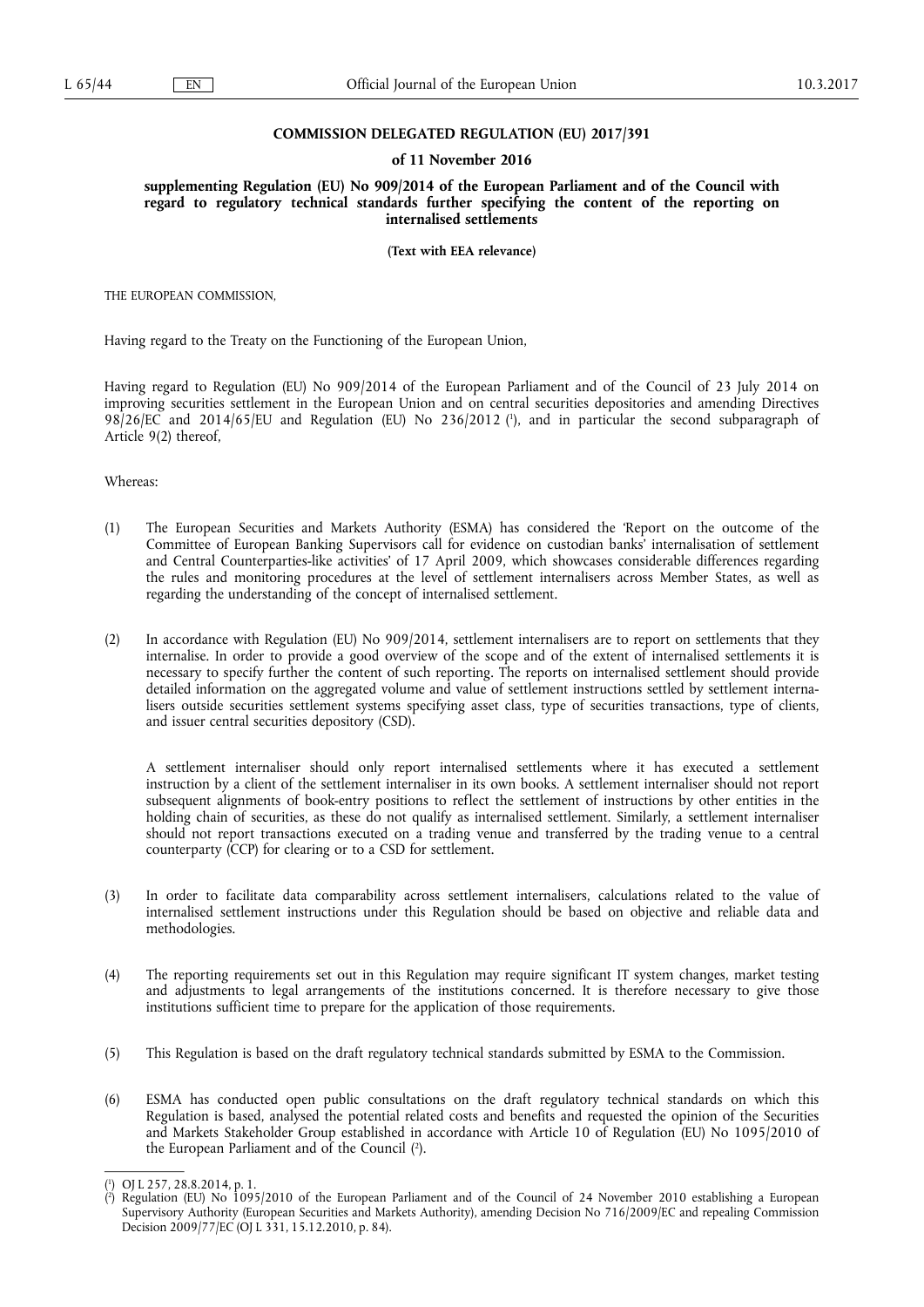(7) In accordance with Article 9(2) of Regulation (EU) No 909/2014, in developing the draft regulatory technical standards on which this Regulation is based, ESMA has worked in close cooperation with the members of the European System of Central Banks,

HAS ADOPTED THIS REGULATION:

## *Article 1*

For the purposes of this Regulation the following definitions apply:

- (1) 'Internalised settlement instruction' means an instruction by a client of the settlement internaliser to place at the disposal of the recipient an amount of money or to transfer the title to, or interest in, a security or securities by means of a book entry on a register, or otherwise, which is settled by the settlement internaliser in its own books and not through a securities settlement system.
- (2) 'Failed internalised settlement instruction' means non-occurrence of settlement, or partial settlement, of a securities transaction at the date agreed by the parties concerned due to a lack of securities or cash, regardless of the underlying cause.

### *Article 2*

1. The reports referred to in the first subparagraph of Article 9(1) of Regulation (EU) No 909/2014 shall include the following information:

- (a) country code of the place of establishment of the settlement internaliser;
- (b) reporting timestamp;
- (c) period covered by the report;
- (d) identifier of the settlement internaliser;
- (e) contact details of the settlement internaliser;
- (f) the aggregated volume and value, expressed in euros, of internalised settlement instructions settled by the settlement internaliser during the period covered by the report;
- (g) the aggregated volume and value, expressed in euros, of internalised settlement instructions settled by the settlement internaliser during the period covered by the report, for each of the following types of financial instruments:
	- (i) transferable securities referred to in point (a) of Article 4(1)(44) of Directive 2014/65/EU of the European Parliament and of the Council (1);
	- (ii) sovereign debt referred to in point (61) of Article 4(1) of Directive 2014/65/EU;
	- (iii) transferable securities referred to in point (b) of Article  $4(1)(44)$  of Directive 2014/65/EU, other than those referred to in point (ii) of point (g) of this subparagraph;
	- (iv) transferable securities referred to in point (c) of Article 4(1)(44) of Directive 2014/65/EU;
	- (v) exchange-traded funds as defined in point (46) of Article 4(1) of Directive 2014/65/EU;
	- (vi) units in collective investment undertakings, other than exchange-traded funds;
	- (vii) money-market instruments, other than those referred to in point (ii);

<sup>(</sup> 1 ) Directive 2014/65/EU of the European Parliament and of the Council of 15 May 2014 on markets in financial instruments and amending Directive 2002/92/EC and Directive 2011/61/EU (OJ L 173, 12.6.2014, p. 349).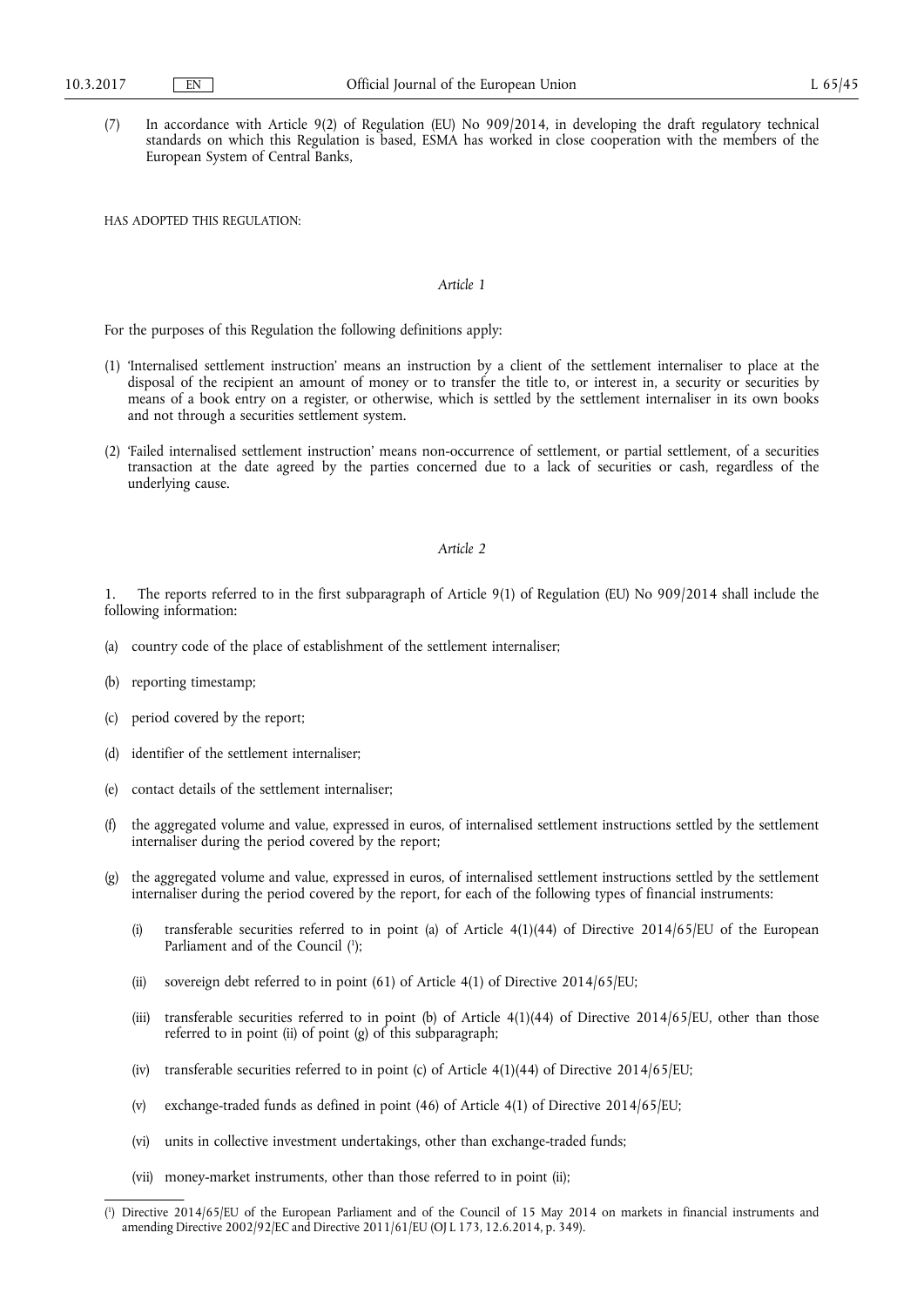- (viii) emission allowances;
- (ix) other financial instruments;
- (h) the aggregated volume and value, expressed in euros, of all internalised settlement instructions, for each of the following types of securities transactions settled by the settlement internaliser during the period covered by the report:
	- (i) purchase or sale of securities;
	- (ii) collateral management operations;
	- (iii) securities lending or securities borrowing;
	- (iv) repurchase transactions;
	- (v) other securities transactions;
- (i) the aggregated volume and value, expressed in euros, of all internalised settlement instructions, settled by the settlement internaliser during the period covered by the report, covering the following types of clients:
	- (i) professional clients as defined in point (10) of Article 4(1) of Directive 2014/65/EU;
	- (ii) retail clients as defined in point (11) of Article 4(1) of Directive 2014/65/EU;
- (j) the aggregated volume and value, expressed in euros, of all internalised settlement instructions referring to cash transfers settled by the settlement internaliser during the period covered by the report;
- (k) the aggregated volume and value, expressed in euros, of all internalised settlement instructions settled by the settlement internaliser during the period covered by the report, per each CSD that provides the core service referred to in point 1 or 2 of Section A of the Annex to Regulation (EU) No 909/2014 in relation to the underlying securities;
- (l) the aggregated volume and value, expressed in euros, of all internalised settlement instructions referred to in points (g) to (j), per each CSD that provides the core service referred to in point 1 or 2 of Section A of the Annex to Regulation (EU) No 909/2014 in relation to the underlying securities;
- (m) the aggregated volume and value, expressed in euros, of failed internalised settlement instructions referred to in points (f) to (l) that fail to be settled as during the period covered by the report;
- (n) the rates of internalised settlement instructions referred to in points (f) to (l) that fail to be settled as compared to the following:
	- (i) the aggregated value, expressed in euros, of internalised settlement instructions settled by the settlement internaliser and failed internalised settlement instructions;
	- (ii) the aggregated volume of internalised settlement instructions settled by the settlement internaliser and failed internalised settlement instructions.

For the purposes of points (k) and (l) of the first subparagraph, if the information on the CSD that provides the core service referred to in point 1 or 2 of Section A of the Annex to Regulation (EU) No 909/2014 in relation to the underlying securities issue is not available, the ISIN of the securities shall be used as a proxy, by splitting the data by the first two characters of the ISIN codes.

2. Where available, the exchange rate of the European Central Bank on the last day of the period covered by the reports shall be used for the conversion of other currencies into euros.

3. The aggregated value of internalised settlement instructions referred to in paragraph 1 shall be calculated as follows:

- (a) in the case of internalised settlement instructions against payment, the settlement amount of the cash leg;
- (b) in the case of internalised settlement instructions free of payment, the market value of the securities or, if not available, the nominal value of the securities.